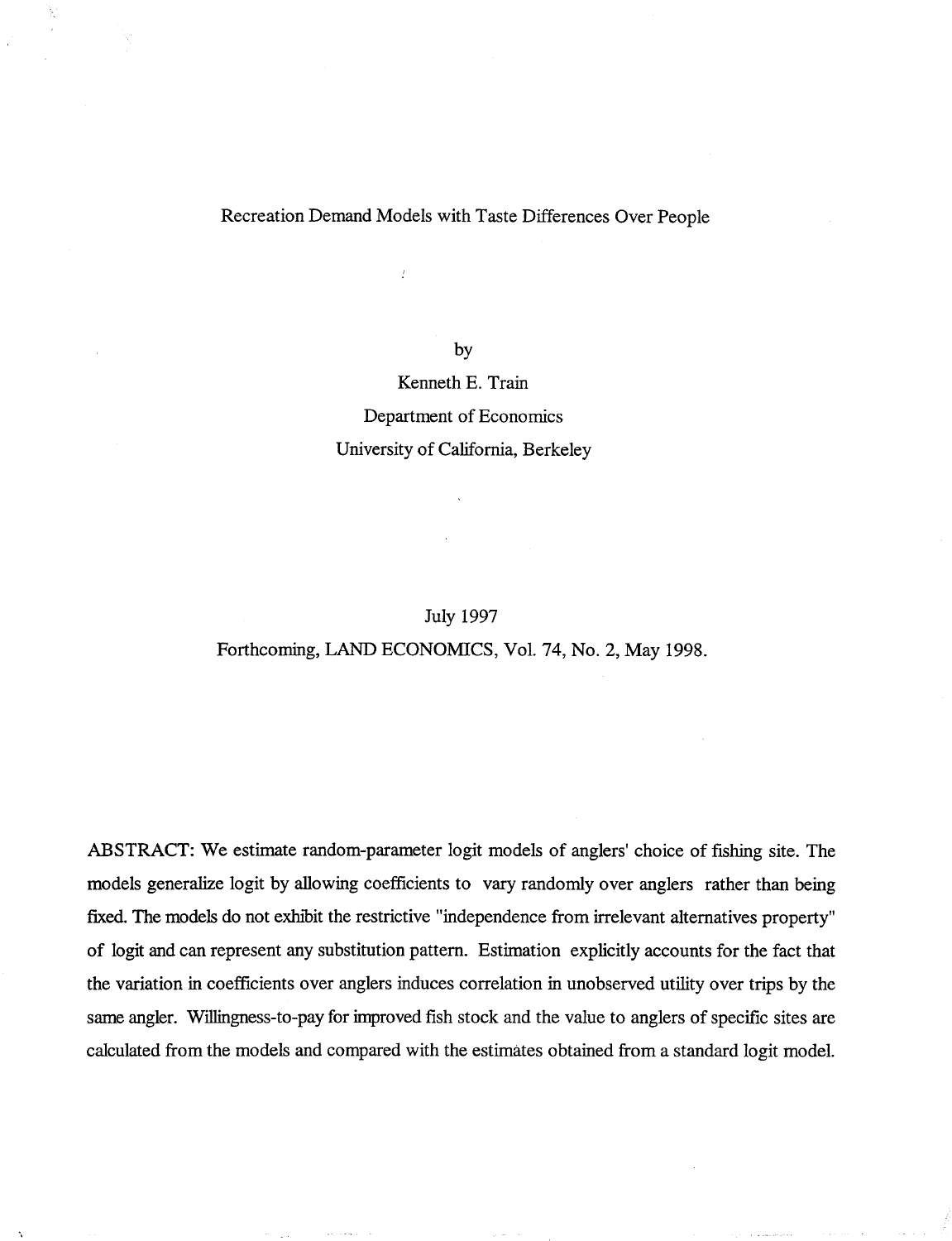# I. Introduction

Recreation demand models are used to forecast demand for recreational activities as well as to determine the value that recreators place on the various factors that affect their choices. A prominent example is fishing models,<sup>1</sup> which describe anglers' choices of whether to take a fishing trip during a given period (e.g., week), which species of fish to target, and/or where to go fishing (i.e., the site). The models relate an angler's choices to the characteristics of the available options (such as the time and cost of traveling to each site, the availability of fish at each site, the availability of campgrounds and so on) and to the characteristics of the angler (such as age, gender, and income.) The models provide estimates of anglers' willingness to pay for changes in site attributes, such as increased fish stocks or reduced contaminants at specified sites, as well as the value of individual sites themselves.<sup>2</sup>

Recreational demand models have usually been specified as logit or nested logit models.<sup>3</sup> These specifications have several advantages, including simplicity of estimation. However, they impose several well-known restrictions (McFadden 1973, 1978; Train 1986.) First, the coefficients of variables that enter the model are assumed to be the same for all people. This assumption implies that different people with the same observed characteristics have the same value (i.e., "tastes") for each factor entering the model. Second, logit and nested logit exhibit the "independence from irrelevant alternatives" (iia) property. (Logit exhibits this property for all alternatives, and nested logit exhibits it within each nest.) Because of this property, the models necessarily predict that a change in the attributes of one alternative changes the probabilities of the other alternatives proportionately. This substitution pattern can be unrealistic in many settings. Third, in situations with repeated choices over time, logit and nested logit assume that unobserved factors are independent over time for each decision-maker. In reality, however, one would expect unobserved factors that affect a decision-maker to persist, at least somewhat, over time.

In the current paper we estimate recreation demand models with a specification that is a generalization of logit and avoids these limitations. In particular, we estimate a random-parameters logit (RPL) model<sup>4</sup> of fishing site choice. RPL generalizes logit by allowing that the coefficients of

 $\mathbf{1}$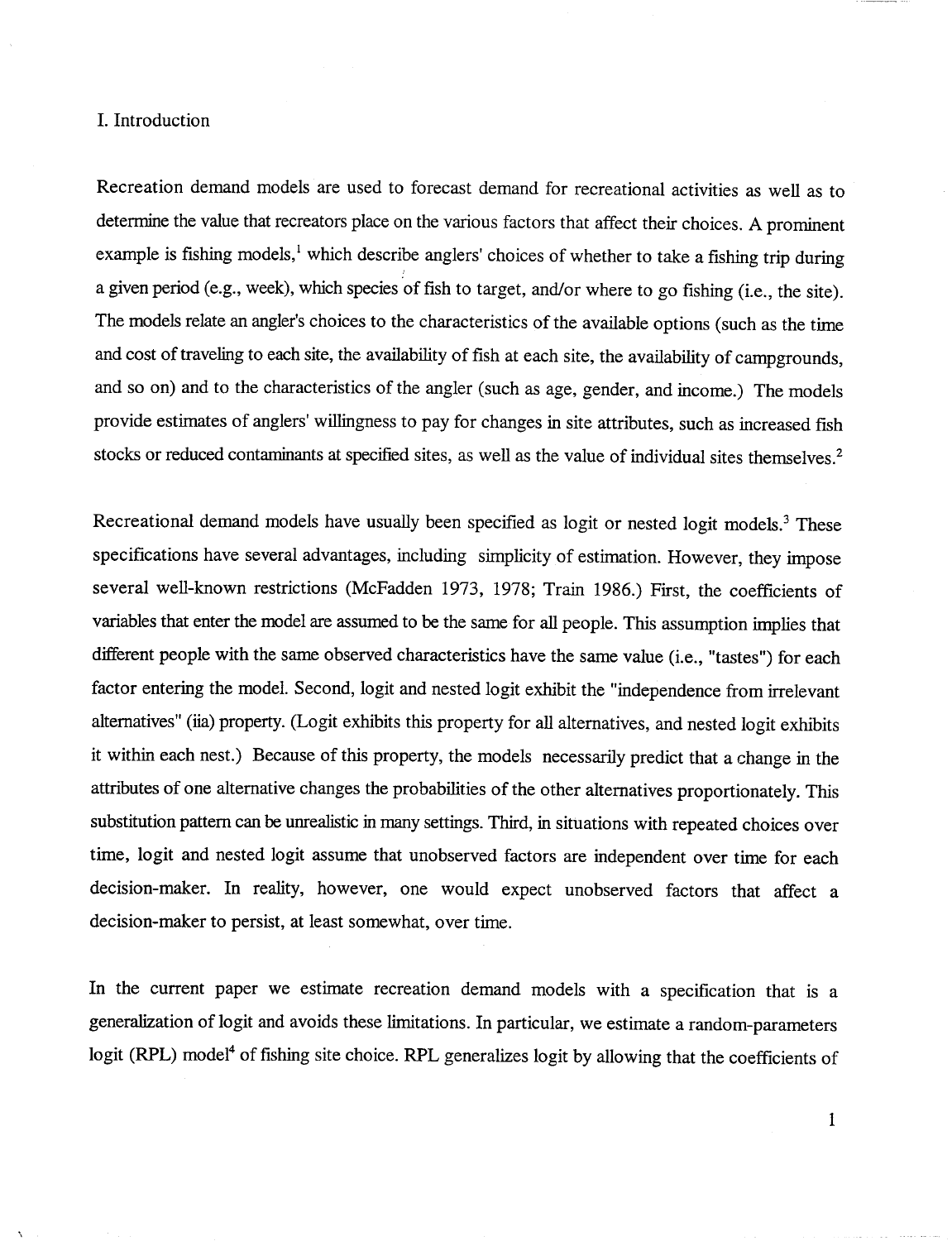observed variables to vary randomly over people rather than being fixed. With this generalization, the model does not exhibit the iia property with its restrictive substitution patterns. In fact, any pattern of substitution can be represented arbitrarily closely by an RPL (McFadden and Train 1997). The variation in coefficients over people implies that the unobserved utility associated with any alternative is necessarily correlated over time for each decision-maker. This correlation is incorporated into the estimation when there are observations on more than one choice situation for each person. The specification and estimation of RPL are described in the following section. The application to fishing site choice is described in section III.

## II. Random-Parameters Logit

RPL models have taken different forms in different applications; their commonality arises in the integration of the logit formula over the distribution of unobserved random parameters. The early applications (Boyd and Mellman 1980, and Cardell and Dunbar 1980) were restricted to situations in which explanatory variables do not vary over decisionmakers, such that the integration, which is cornputationally intensive, is required for only one "decisionmaker" using aggregate share data rather than for each decisionmaker in a sample. Advances in computer speed, as well as greater understanding of simulation methods to approximate integration, have allowed estimation of models with explanatory variables varying over decisionmakers. Examples include Erdem (1995), Ben-Akiva and Bolduc (1996), Bhat (1996a,b), Brownstone and Train (1996), Mehndiratta (1996), and Revelt and Train (1996). The form of the RPL that we utilize in our investigation is described as follows.

An angler chooses among J possible sites each time he/she takes a fishing trip. The utility that angler n would obtain from site j in trip t is  $U_{njt} = \beta_n' x_{njt} + \epsilon_{njt}$  where  $x_{njt}$  is a vector of observed variables,  $\beta_n$ is a vector of coefficients that is unobserved for each n and varies randomly over anglers representing each angler's tastes, and  $\epsilon_{\text{njt}}$  is an unobserved random term that is distributed iid extreme value, independent of  $\beta_n$  and  $x_{nit}$ .

This specification is the same as for logit, except that now the coefficients  $\beta_n$  vary in the population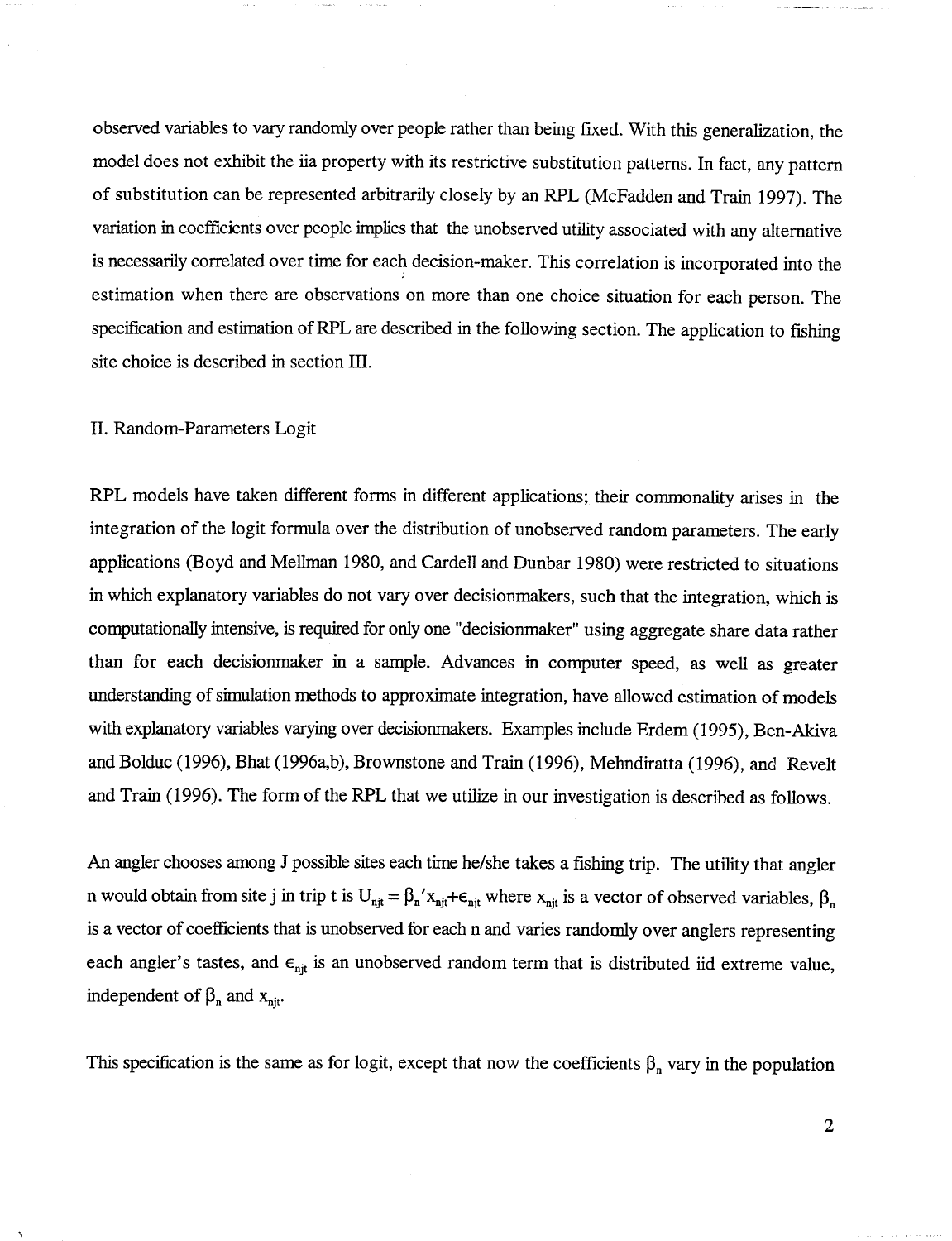rather than being fixed. The variance in  $\beta_n$  induces correlation in utility over sites and trips. In particular, the coefficient vector for each angler,  $\beta_n$ , can be expressed as the sum of the population mean, b, and individual deviation,  $\eta_n$ , which represents the angler's tastes relative to the average tastes in the population of all anglers. Utility is  $U_{njt} = b' x_{njt} + \eta_n' x_{njt} + \epsilon_{njt}$ . The researcher estimates b (see below) but does not observe  $\eta_n$  for each angler. The unobserved portion of utility is therefore  $\eta_n' x_{njt} + \epsilon_{njt}$ . This term is correlated over sites and trips due to the common influence of  $\eta_n$ . That is, the same tastes are used by the angler to evaluate each site; since the researcher does not observe these tastes completely (i.e., does not observe  $\eta_n$ ), the portion of utility that the researcher does not observe is correlated over sites. Similarly, the same tastes are used by the angler for each trip; since the researcher does not observe these tastes completely, the portion of utility that is not observed by the researcher is correlated over the trips made by a given angler.

Because the unobserved portion of utility is correlated over sites, RPL does not exhibit the independence from irrelevant alternatives property of standard logit. Very general patterns of correlation over sites, and hence very general substitution patterns, can be obtained through appropriate specification of variables and parameters. As stated above, it has been shown (McFadden and Train 1997) that any random utility model, representing any subsitution patterns, can be approximated arbitrarily closely by an RPL.<sup>5</sup>

Because the unobserved portion of utility is correlated over trips for a given angler, RPL differs from standard logit which assumes that unobserved utility is uncorrelated over trips. However, the correlation over trips is of a specific type, which might not be appropriate in all situations. In particular, we do not subscript  $\beta_n$  by t; that is, tastes vary over anglers but not over time for each angler. This specification is consistent with the notion that an angler has particular tastes that stay with the angler. In general, however, an angler's tastes may change over time, and in particular may change in response to previous trip experiences (e.g., the angler's value of trip cost may rise after the angler has taken a number of expensive trips.) Our specification can be generalized to allow for these possibilities; this is an important direction for future work.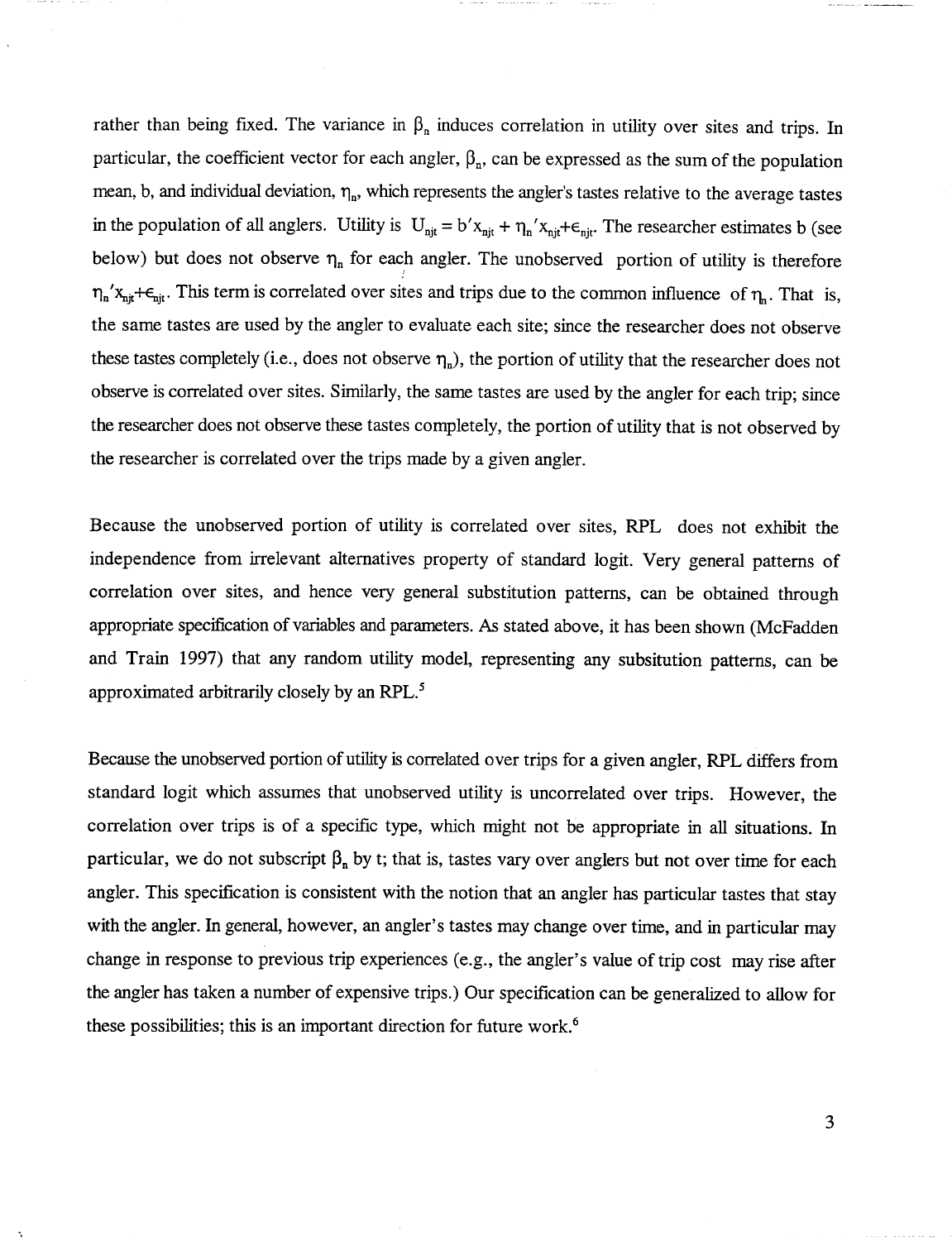We now derive the choice probabilities. If we knew the angler's individual tastes, that is, if we knew the value of  $\beta_n$ , then we could easily calculate the angler's probability of choosing a given site. Since  $\epsilon_{ni}$  is iid extreme value, as in a standard logit model, the probabilties are logit given the value of  $\beta_{n}$ . In particular, if  $\beta_n$  were known to take the value  $\beta$ , the probability that angler n chooses site i for trip t would be standard logit:

$$
L_{\rm nit} = \frac{e^{\beta' x_{\rm nit}}}{\sum_{i} e^{\beta' x_{\rm nit}}} \tag{1}
$$

We do not, however, know the angler's individual tastes. Tastes vary in the population with density denoted  $f(\beta|\theta^*)$ , where  $\theta^*$  are the parameters of this distribution (representing, for example, the mean and standard deviation of tastes in the population of anglers.) Since the researcher does not observe the angler's actual tastes, the probability that the researcher ascribes for the angler is the integral of equation [1] over all possible values of  $\beta$  weighted by the density of  $\beta$ . That is, the actual probability for the angler's choice of site is:

$$
Q_{nit}(\theta*) = fL_{nit}(\beta) f(\beta|\theta*) d\beta
$$

For maximum likelihood estimation we need the probability of each sampled angler's sequence of choices (unless we only observe one trip for each angler.<sup>7</sup>) We obtain this probability in a manner similar to that above for one trip. If we knew  $\beta_n$ , then the probability of the angler's choices for several trips would be the product of logit formulas. In particular, let  $i(n, t)$  denote the site that angler n chose in trip t. If  $\beta_n = \beta$ , then, since  $\epsilon_{n,i}$  is iid over trips<sup>8</sup>, the probability of angler n's observed sequence of choices is:

$$
S_n(\beta) = \prod_t L_{ni(n,t)t}(\beta)
$$

Since we do not know  $\beta_n$ , the actual probability is the integral of [2] over all values of  $\beta$ :

$$
P_n(\theta*) = \int S_n(\beta) f(\beta|\theta*) d\beta
$$
 [3]

 $\overline{4}$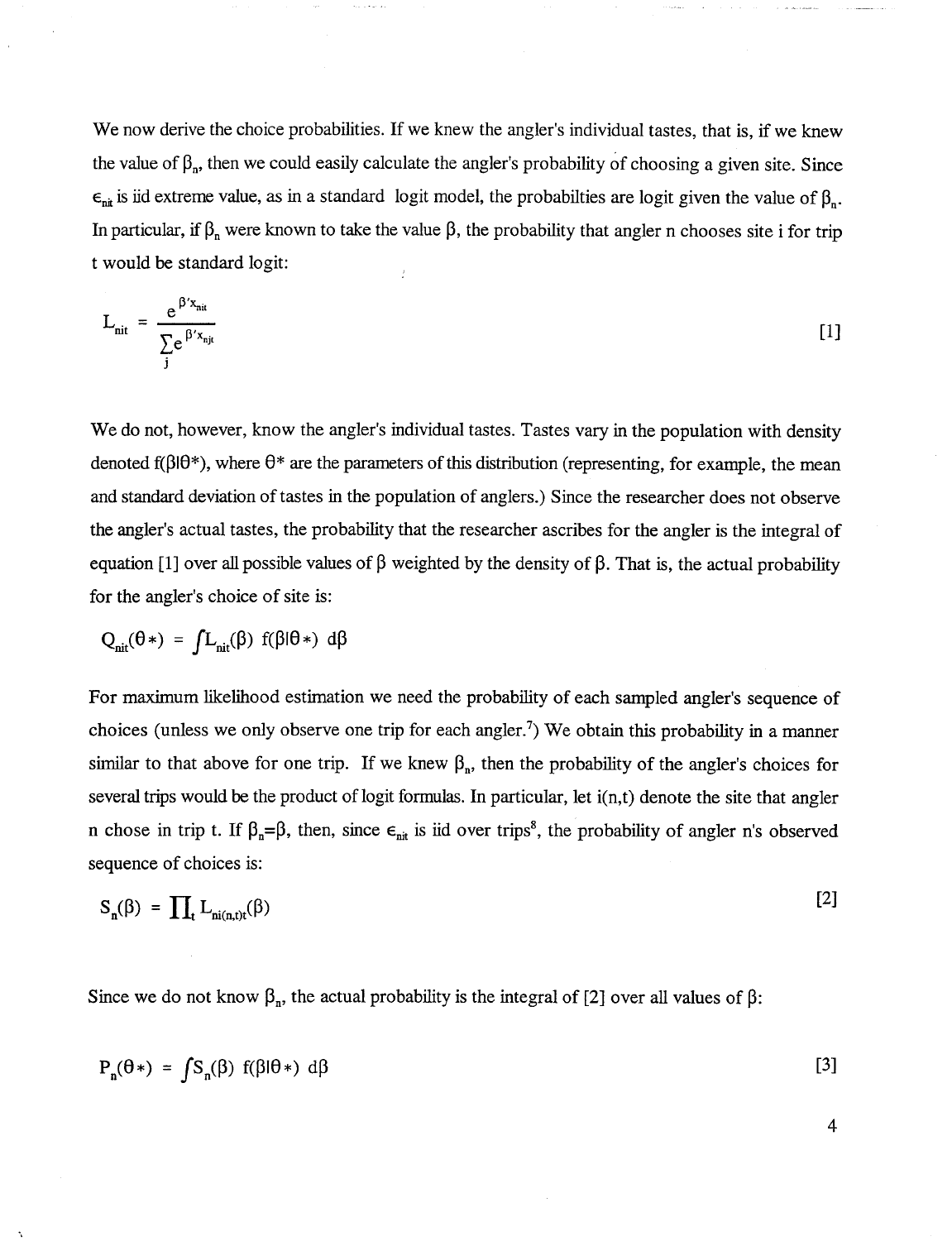Note that there are two concepts of parameters in this description. The coefficient vector  $\beta_n$  is the parameters associated with angler n, representing that angler's tastes. These tastes vary over anglers; the density of this distribution has parameters  $\theta^*$  representing, for example, the mean and covariance of  $\beta$  in the population of all anglers. The goal is to estimate  $\theta^*$ , that is, the population parameters that describe the distribution of individual parameters.

The log-likelihood function is  $LL(\theta) = \sum_{n} ln P_n(\theta)$ . Exact maximum likelihood estimation is not possible since the integral in (3) cannot be calculated analytically. Instead, we approximate the probability through simulation and maximize the simulated log-likelihood function (see e.g., Hajivassiliou 1993, and Hajivassiliou and Ruud 1994, for a discussion of simulation methods in estimation.) In particular,  $P_n(\theta)$  is approximated by a summation over randomly chosen values of  $\beta$ . For a given value of the parameters  $\theta$ , a value of  $\beta$  is drawn from its distribution. Using this draw of  $\beta$ ,  $S_n(\beta)$  -- the product of standard logits -- is calculated. This process is repeated for many draws. and the average of the resulting  $S_n(\beta)$ 's is taken as the approximate choice probability:

$$
SP_n(\theta) = (1/R) \sum_{r=1,\dots,R} S_n(\beta^{r\theta})
$$

where R is the number of repetitions (i.e., draws of  $\beta$ ),  $\beta^{10}$  is the r-th draw from  $f(\beta|\theta)$ , and  $SP_n(\theta)$ is the simulated probability of angler n's sequence of choices. By construction  $SP_n(\theta)$  is an unbiased estimator of  $P_n(\theta)$  whose variance decreases as R increases. It is smooth (i.e., twice-differentiable) which helps in the numerical search for the maximum of the simulated log-likelihood function. It is strictly positive for any realization of the finite R draws, such that the log of the simulated probability is always defined.<sup>9</sup>

The simulated log-likelihood function is constructed as  $SLL(\theta) = \sum_{n} ln(SP_n(\theta))$ , and the estimated parameters are those that maximize SLL. Lee (1992) and Hajivassiliou and Ruud (1994) derive the asymptotic distribution of the maximum simulated likelihood estimator based on smooth probability simulators with the number of repetitions increasing with sample size. Under regularity conditions the estimator is consistent and asymptotically normal. Furthermore, when the number of repetitions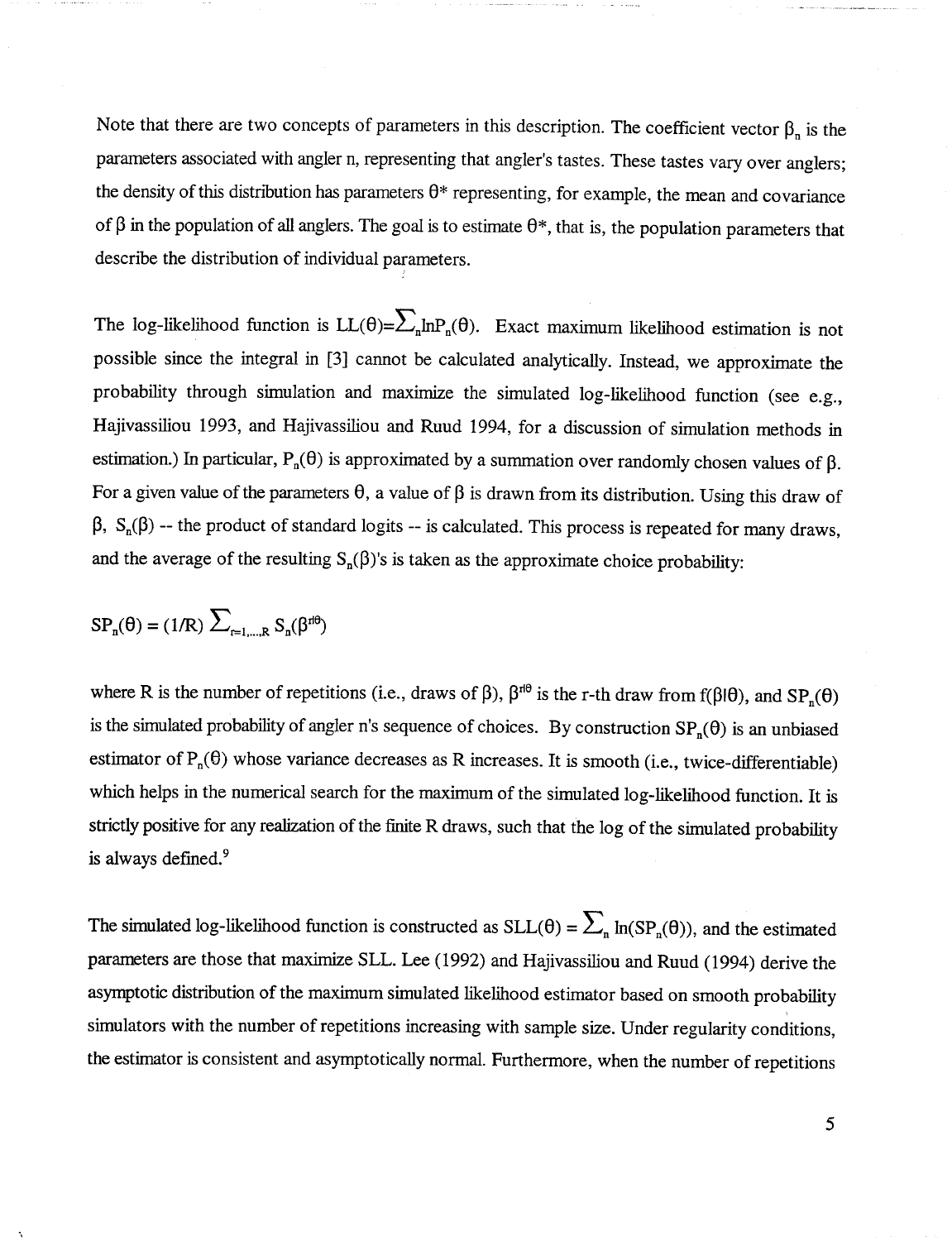rises faster than the square root of the number of observations, the estimator is asymptotically equivalent to the maximum likelihood estimator. We use a thousand repetitions in our application below. 10

We estimate models with normal and log-normal distributions for elements of  $\beta$ ; other distributions are of course possible. The distributional assumptions for the model are described in the next section after the data are discussed.

## III. Application

We estimate a model of anglers' choice among river fishing sites. This model is a component of the more complete angler-behavior model developed by Desvousges, Waters, and Train (1996) which describes anglers' choices of whether to take a fishing trip in each given week , and, for each trip, whether the trip is to a lake or river, the lake site for lake trips, the river site for river trips, and the duration of the trip. We concentrate on the river site component to illustrate the concepts of RPL; this component contains the parameters that are most central to estimation of anglers' willingness to pay for improved fish stocks in rivers.

A random sample of Montana anglers was obtained through random telephone solicitation and screening. For each sampled angler, records were obtained for each fishing trip taken from July 1992 through August 1993, including the location at which fishing occurred. Data were obtained on a total of 962 river fishing trips taken by 258 anglers. A total of 59 possible river fishing sites were defmed based on geographical characteristics and other relevant factors. Each site contains one or more of the stream segments used in the Montana River Information System (MRIS). Variables that relate to the sites were obtained from MRIS and other sources. In particular, the following variables enter the model for each site:

1. Fish stock, measured in fish per 1000 feet of river (from the 1994 MRIS data, calculated as the weighted average over the MRIS stream segments within each site, with weights proportional to segment length.) In estimation, we rescale this variable to represent 100 fish per 1000 feet of stream.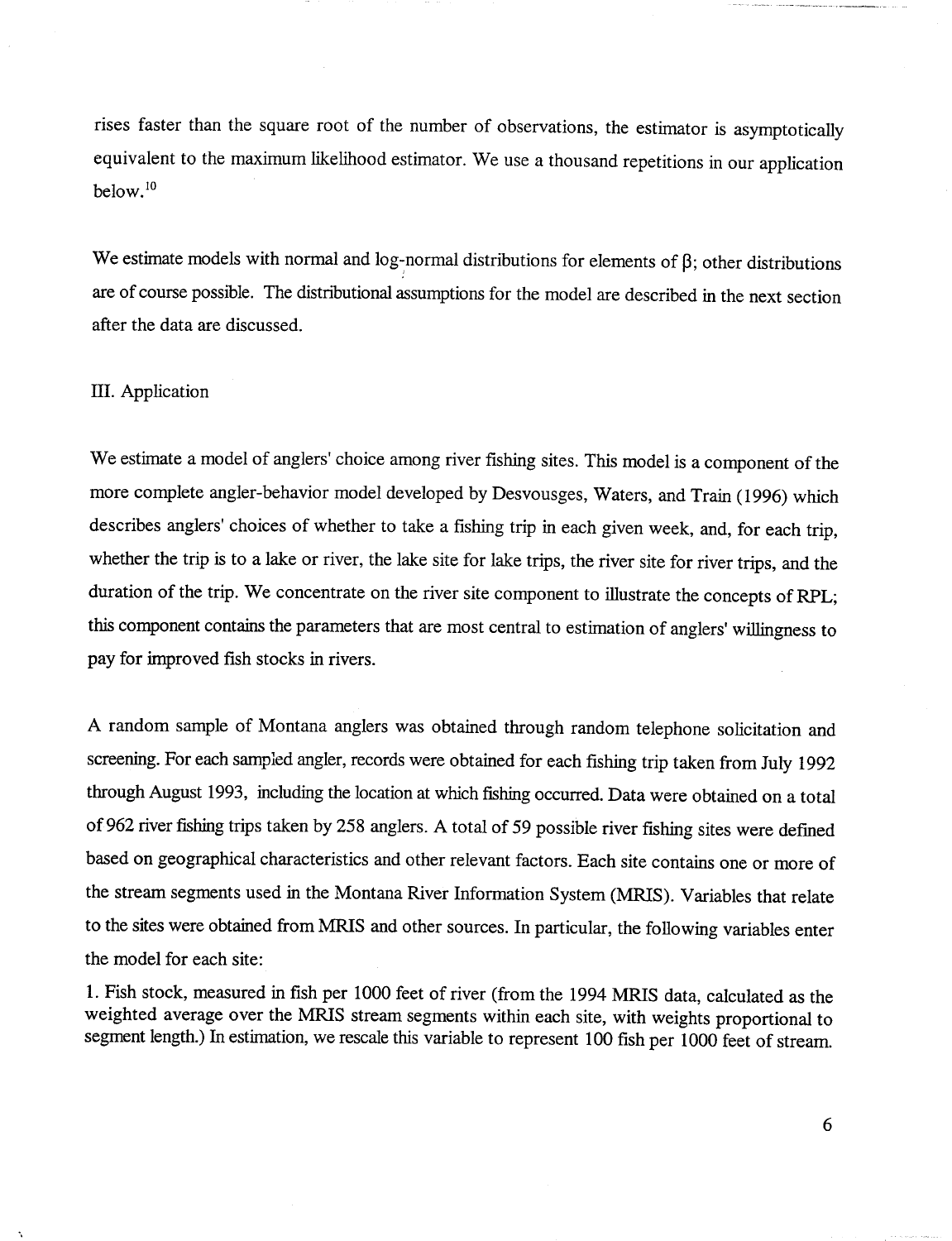2. Aesthetics rating, measured on a scale of 0 to 3, with 3 being highest (from MRIS with category 4 combined with category 3 for a rating of 3, averaged over stream segments.<sup>11</sup>)

3. Log of size of each site, in US Geological Survey (USGS) blocks (from USGS maps.) This variable captures the fact that the angler has the option of many locations within the site, and the number of locations increases with the size of the site. The variable enters in log form as indicated by a nested logit structure with location choice below, site choice (McFadden 1978; Train 1986).<sup>12</sup>

4. The number of campgrounds per USGS block in the site.

5. The number of State Recreation Access areas per USGS block in the site. These areas are indicated by a sign on the road designating access to fishing sites.

6. Indicator that the Angler's Guide to Montana lists the site as a major fishing site.

7. Number of restricted species at the site, such that catching and keeping these species is illegal during certain times of the year (from Montana fishing regulations, 1992-3.)

8. Travel cost. For each angler, the cost of travelling to each site was calculated, including both the variable cost of driving (i.e., gas, maintenance, tires, and oil) and the value of the time spent driving (with the value of time taken to be one-third of the angler's wage.)

Extensive information on the sample, site defmitions, and variable construction are provided by Desvousges et al. (1996) and Desvousges and Waters (1995).

Table 1 presents a standard logit model estimated on these data. The coefficients of fish stock, trip cost, aesthetics, log(size), and restricted species enter with the expected signs. Number of campgrounds and number of access areas could logically take either sign: some anglers might prefer to have campgrounds and access areas that they could use, while other anglers might prefer the privacy that comes from there not being campgrounds and access areas nearby. Similarly for the major-site indicator: being listed as a major site in the Angler's Guide could deter some anglers who prefer privacy, while other anglers find the Guide's assessment as an inducement to go there<sup>13</sup>.

It is doubtful that all anglers place the same value on each of these site attributes. It is also doubtful that the iia property of logit models holds across the 59 sites. We specify an RPL model to account for these issues. In particular, we estimate a model in which the coefficients of fish stock, trip cost

 $\label{eq:3} \mathcal{L}^{\mathcal{L}}(\mathcal{L}^{\mathcal{L}}(\mathcal{L}^{\mathcal{L}}(\mathcal{L}^{\mathcal{L}}(\mathcal{L}^{\mathcal{L}}(\mathcal{L}^{\mathcal{L}}(\mathcal{L}^{\mathcal{L}}(\mathcal{L}^{\mathcal{L}}(\mathcal{L}^{\mathcal{L}}(\mathcal{L}^{\mathcal{L}}(\mathcal{L}^{\mathcal{L}}(\mathcal{L}^{\mathcal{L}}(\mathcal{L}^{\mathcal{L}}(\mathcal{L}^{\mathcal{L}}(\mathcal{L}^{\mathcal{L}}(\mathcal{L}^{\mathcal{L}}(\mathcal{L$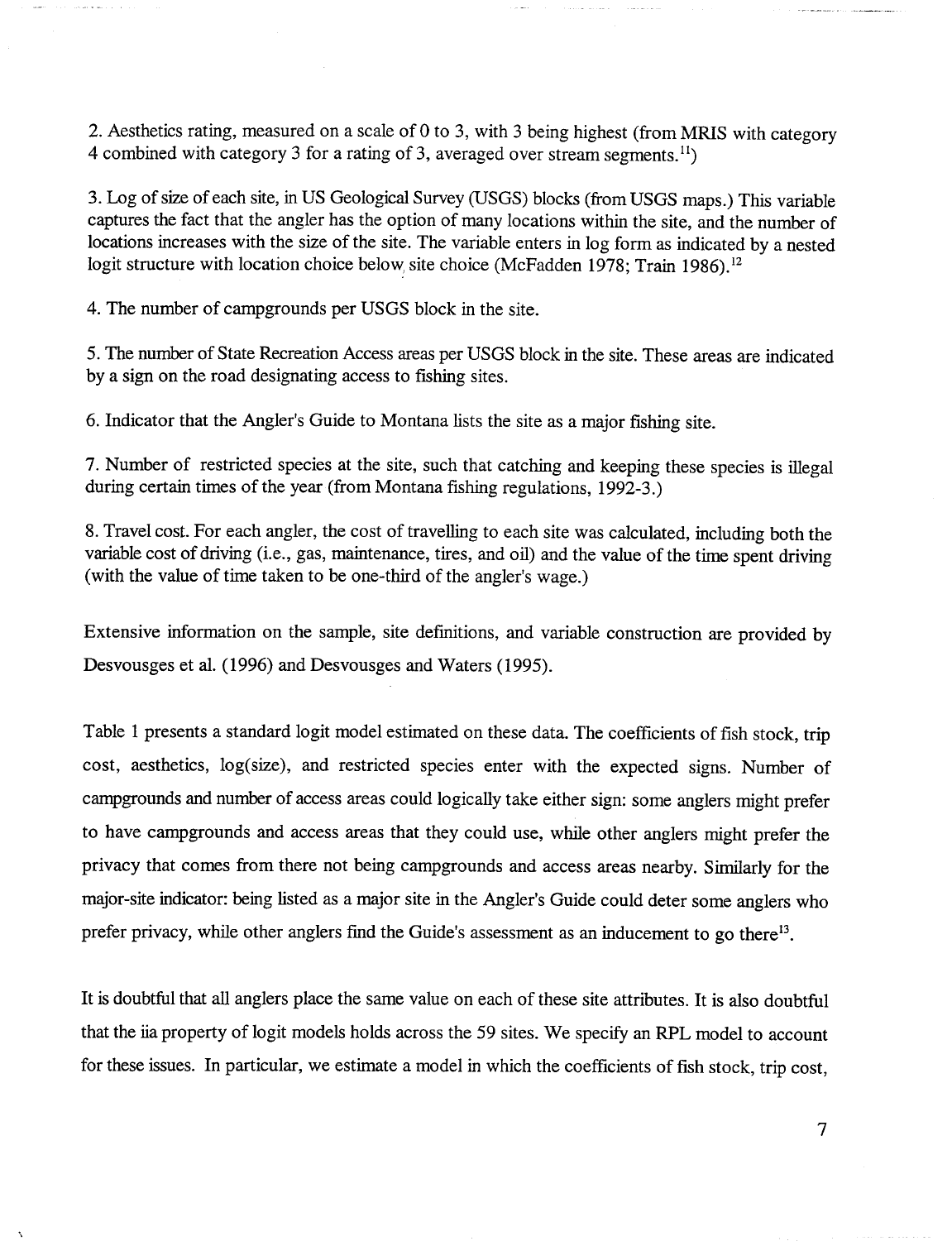and aesthetics have coefficients that are distributed log-normal in the population; the coefficients of campgrounds, access areas, major-site, and restricted species are normally distributed; and the coefficient of log(size) is fixed. The log-normal distribution assures that each angler in the population has a positive coefficient for the variable, whereas with the normal distribution, some anglers in the population necessarily have negative signs while others have positive signs (the share of the population with each sign is determined by the mean and standard deviation of the distribution, which are estimated.) The coefficients of fish stock and aesthetics are expected to be positive for all anglers, such that they are given log-normal distributions. The trip cost coefficient is expected to be negative for each angler; in estimation, the negative of trip cost is entered such that its log-normally distributed coefficient is negative for all anglers.<sup>14</sup> Campgrounds, access areas, and being listed as a major site in the Angler's Guide could be negative or positive factors for different anglers; giving their coefficients a normal distribution allows the estimates to indicate the share with each sign. The presence of restricted species would be expected to have a negative impact during the periods of restriction; however, during unrestricted fishing periods, the impact could be positive. This variable is therefore given a normal distribution. The coefficient of  $log(size)$  is a measure of the correlation in unobserved utility across locations within each site (see footnote 12 above); under this interpretation, it is constant, rather than varying over anglers.

Let m denote an element of  $\beta$  that has a normal distribution. This coefficient is calculated as  $\beta_m = b_m$ +  $s_m \mu_m$ , where  $\mu_m$  is an independent standard normal deviate. The parameters  $b_m$  and  $s_m$ , which represent the mean and standard deviation of  $\beta_m$ , are estimated. Each element of  $\beta$  that has a lognormal distribution is expressed  $\beta_k = \exp(b_k + s_k \mu_k)$ , where the parameters  $b_k$  and  $s_k$ , which represent the mean and standard deviation of  $ln(\beta_k)$ , are estimated. The median, mean, and standard deviation of  $\beta_k$  are:  $\exp(b_k)$ ,  $\exp(b_k+(s_k^2/2))$ , and  $\exp(b_k+(s_k^2/2))^*$  [ $\exp(s_k^2)-1$ ], respectively. Note that in this specification, the coefficients are independent; correlated coefficients are considered later.

Table 2 gives the estimated parameters of this RPL model. The estimated standard deviations of coefficients are highly significant, indicating that parameters do indeed vary in the population.<sup>15</sup> Also, the likelihood ratio index rises substantially compared to the logit model, indicating that the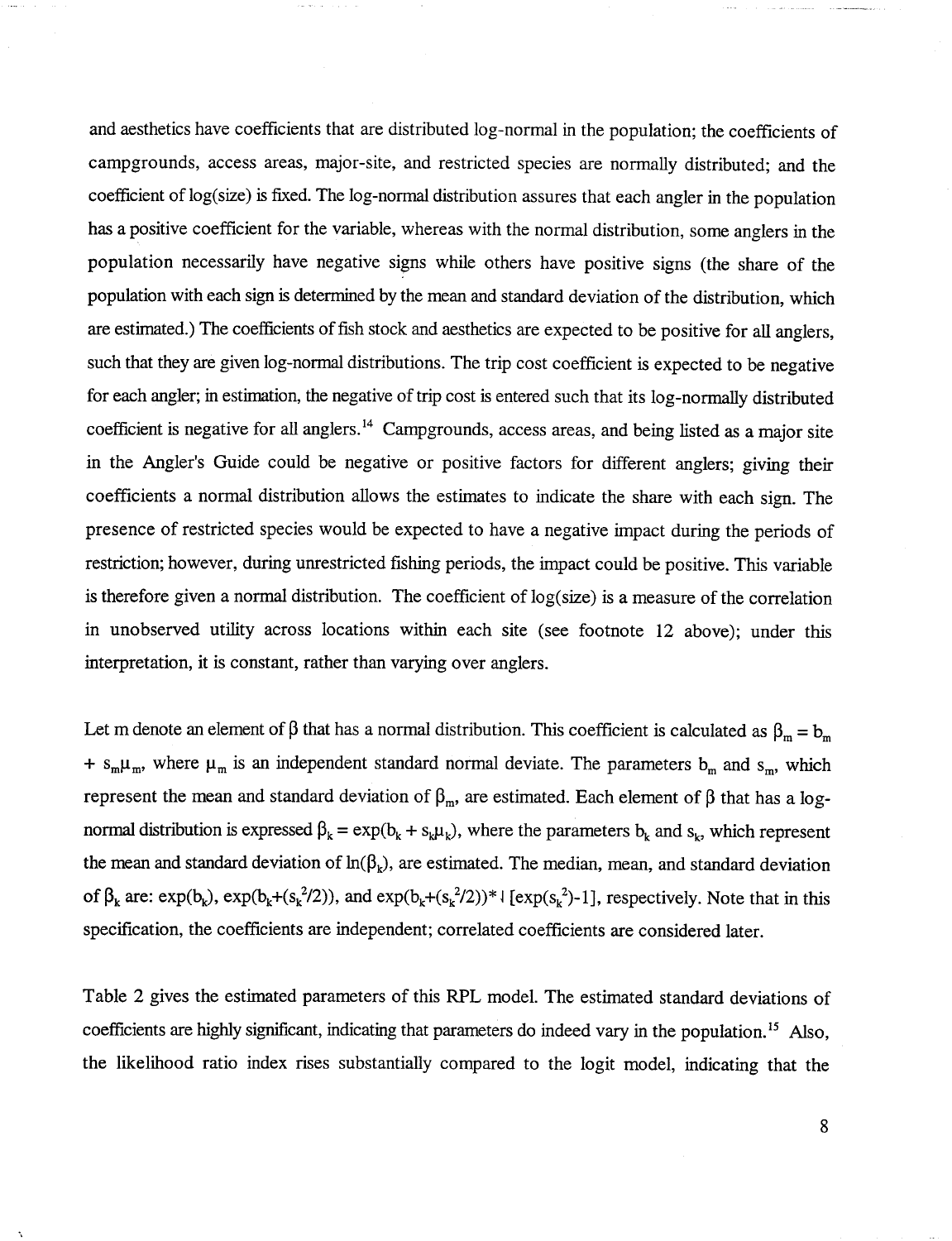explanatory power of the RPL model is considerably greater than with standard logit. All of the parameters are significantly different from zero at 99% confidence, except for the mean of the campground coefficient. The standard deviation of the campground coefficient is , however, significant and fairly large. Taken together, the results for the campground coefficient imply that campgrounds do indeed affect anglers' choices, with some anglers preferring sites with campgrounds and other anglers preferring sites without campgrounds; the mean is not significantly different from zero because the different tastes regarding campgrounds tend to balance out in the population. The point estimates for the coefficient of access areas imply that about thirty percent of the population prefer having numerous access areas while the other seventy percent prefer having the privacy associated with fewer access areas. The Angler's Guide listing is estimated to constitute a positive inducement for about two-thirds of the population and a negative inducement for the other third.

The point estimates for the parameters for the log-normal distributions imply the following:

|            | Median | Mean   | Std. dev. |
|------------|--------|--------|-----------|
| Fish stock | 0.0563 | 0.0944 | 0.1270    |
| Aesthetics | 0.4519 | 0.6482 | 0.6665    |
| Trip cost  | 0.0906 | 0.1249 | 0.1185    |

The model in Table 2 specifies the coefficients to be independently distributed while they could in reality be correlated. For example, customers who are especially concerned about fish stock might also be highly concerned about aesthetics. For the estimation of willingness to pay for improved fish stock, we are particularly concerned with the possibility that the coefficients of fish stock and trip cost are correlated. To investigate these possibilities, we specify the log-normally distributed coefficients to be correlated. For computational convenience (i.e., to prevent the introduction of numerous covariance parameters), we maintain independence for the normally distributed coefficients. In particular, letting  $\beta$  represent the vector of coefficients for fish stock, aesthetics and trip cost, we specify log( $\beta$ )~N(b, $\Omega$ ) for general  $\Omega$ . The coefficient vector is expressed  $\beta$ =exp(b+L $\mu$ ) where L is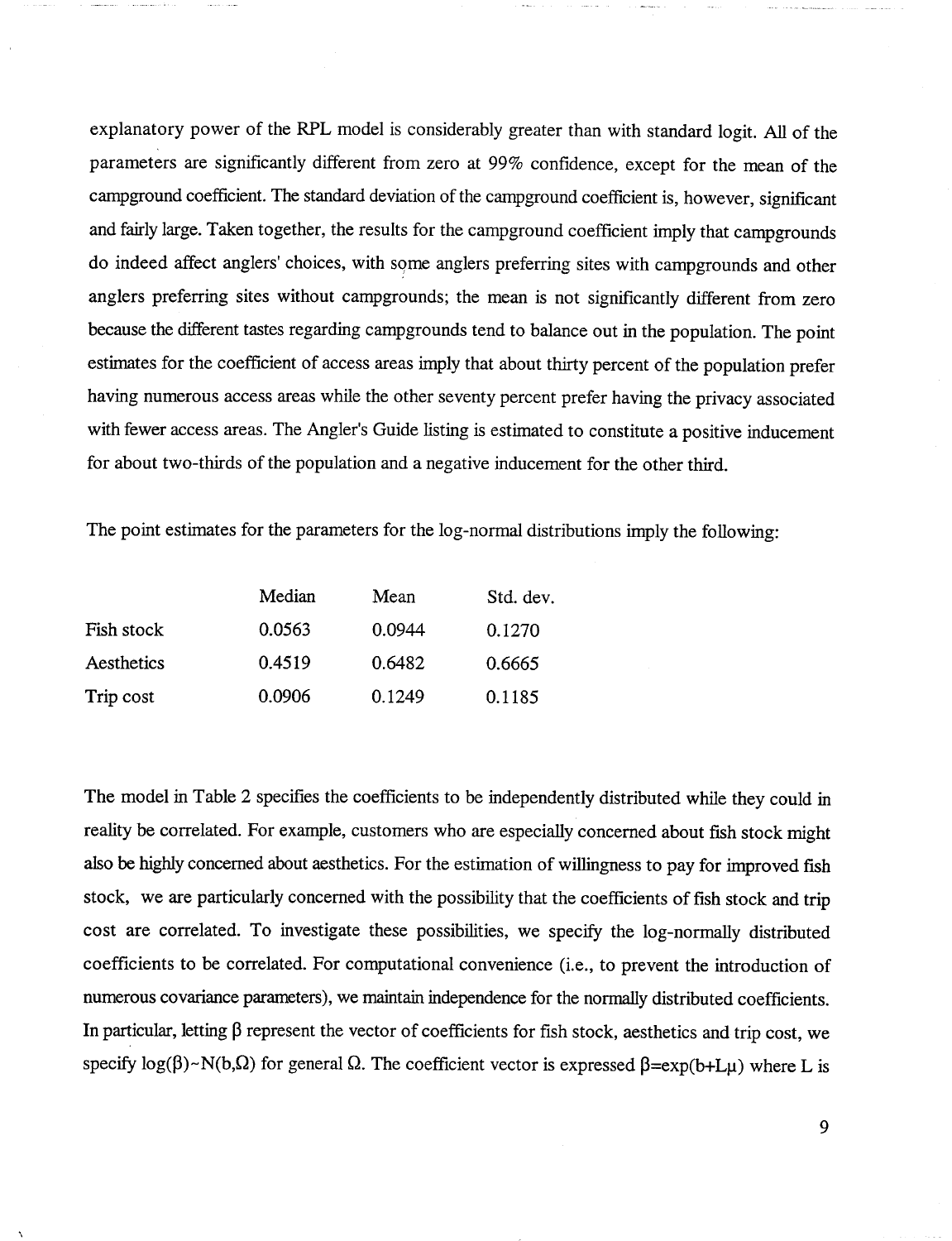a lower-triangular Choleski factor of  $\Omega$ , such that LL'= $\Omega$ , and  $\mu$  is a vector of independent standard normal deviates. The top part of Table 3 gives the estimates of band L, and the bottom part gives statistics for the coefficients implied by the point estimates of band L. The elements of L are all significant at the 95% confidence level, indicating that there is indeed correlation among the three lognormally distributed coefficients. The correlations are positive, indicating that anglers who place a higher-than-average value on fish stock also tend to place higher-than-average values on aesthetics and trip cost. Essentially, the positive correlations among the three factors imply that these factors tend to be valued as a group relative to the other factors.

We now calculate willingness-to-pay estimates from the RPL models and compare them with those from standard logit. Given  $\beta$ , the change in consumer surplus (or, more precisely, the compensating variation) that is associated with a change in site attributes is calculated the same as for standard logit (see, e.g., Parsons and Kealy 1995):

$$
C_{nt}(\beta) = \{ \ln \sum_{j} \exp(\beta' x^*_{nj}) - \ln \sum_{j} \exp(\beta' x^{**}_{nj}) \} / \beta^c
$$
 [4]

where  $x^*_{njt}$  represents the original attributes,  $x^{**}_{njt}$  the new attributes, and  $\beta^c$  is the cost coefficient. The compensating variation for person n and trip t is therefore  $CV_{nt} = \int C_{nt}(\beta) f(\beta|\theta^*) d\beta$ , and the average compensating variation is the average of  $CV_{nt}$  over all trips by all sampled anglers.

We first calculate the compensating variation associated with increasing the fish stock at each site by 100 fish per 1000 feet of river. The results are given in the first row of Table 4. The logit model gives a compensating variation of \$1.40 per trip. This, of course, is simply the ratio of the fish stock coefficient to the trip cost coefficient in Table 1 (since the fish stock coefficient represents the change in utility associated with a 1 unit change in the fish stock variable, which is scaled in units of 100 fish per 1000 feet of river.) The RPL with uncorrelated coefficients (the model of Table 2) gives an estimated compensating variation of \$1.44, which is practically the same as from the standard logit. The model that allows correlations among coefficients (Table 3) provides a lower estimate of 0.93.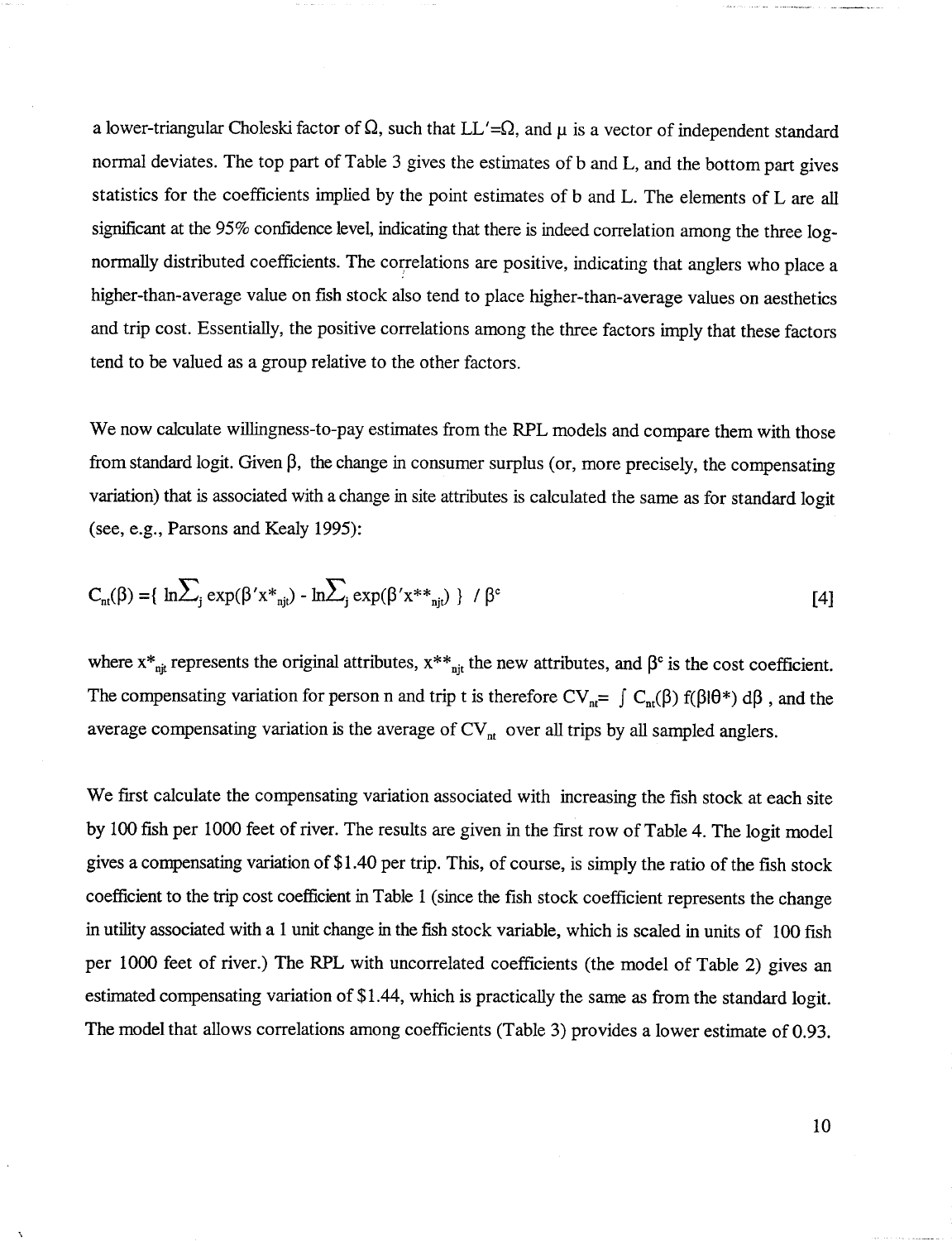We next estimate the compensating variation associated with a doubling of the fish stock at each site. given in the second row of Table 4. The estimated compensated variation is higher for a doubling of the fish stock at all sites than for adding 100 fish per 1000 feet of river at each site. There are two reasons. First, the average fish stock in the base situation is 180. The average fish stock therefore rises more when the stock is doubled than when it is increased by 100. Second, doubling stocks increases the range of fish stocks while adding a fixed amount to each site does not. Greater variety allows for greater matching of sites with anglers' tastes. In comparing across models, the RPL without correlation gives a higher estimate than the standard logit, and the RPL with correlation gives a lower estimate.<sup>16</sup>

As a third scenario, we calculate the change in consumer surplus that arises from eliminating the Madison River sites from anglers' choice sets. This value is calculated by not including the sites in the second summation in equation [4] while holding  $x^{**}$ <sub>njt</sub> = $x^*$ <sub>njt</sub> for all other sites. The third row of Table 4 gives the average over all trips of the compensating variation associated with the elimination of the Madison River sites. Twenty-four of the 962 sampled trips were to the Madison River. Since only these trips are affected by the elimination of the Madison River sites, the compensating variation can also be expressed in terms of loss per trip to the Madison. These figures are given in the fourth row, calculated simply as the estimate in the third row (which is the average over all trips) times 962 sampled trips, divided by 24 trips to the Madison. The figures, which range from \$22 for the RPL with correlations to \$30 for the RPL without correlations, represent estimates of the amount that anglers must be compensated for each trip that they would take to the Madison for the lower utility that they obtain from taking the trip to another site instead. The RPL without correlations gives a higher estimate than the logit model, and the RPL with correlations gives an estimate that is nearly the same as the logit model.

In all three scenarios, the compensating variation from the logit model is between those from the two RPLs. Bhat (1996a) found that the estimated willingness to pay for travel attributes were somewhat but not greatly different in an RPL than a logit. These results might suggest that the logit model is fairly robust with respect to estimating compensating variations. However, these results are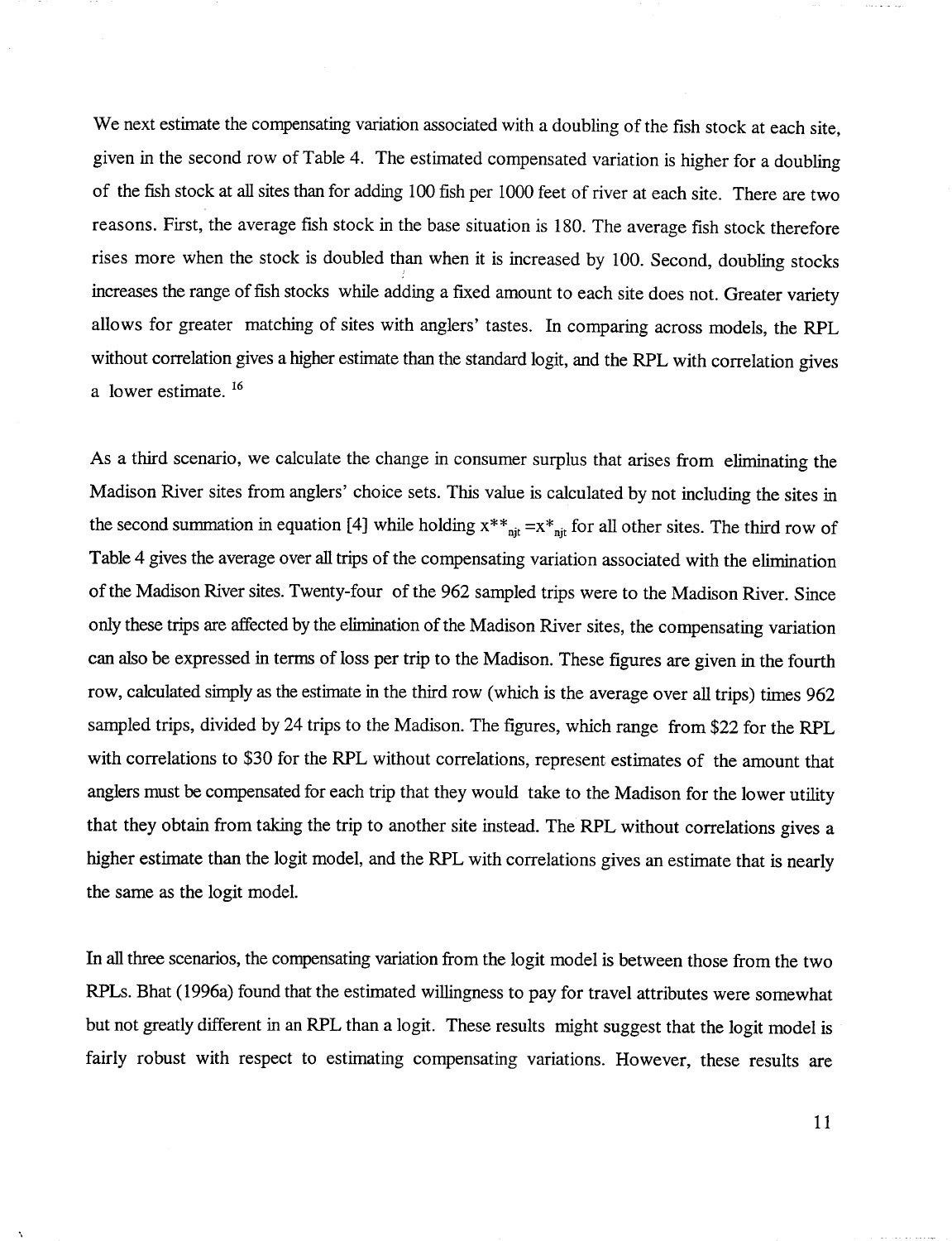undoubtedly situation-specific. Bhat (1996b), in a different situation, found large differences between a logit and an RPL in estimated willingness to pay for travel mode attributes. Revelt and Train (1996) found that estimated willingness to pay for appliance attributes differed between a logit and RPL for some attributes and were similar for others. There is probably no general answer to whether logit obtains reliable estimates of compensating variations; to answer the question for any specific situation, estimation of an RPL is needed for comparison.

\_.\_--\_.\_----- \_-~-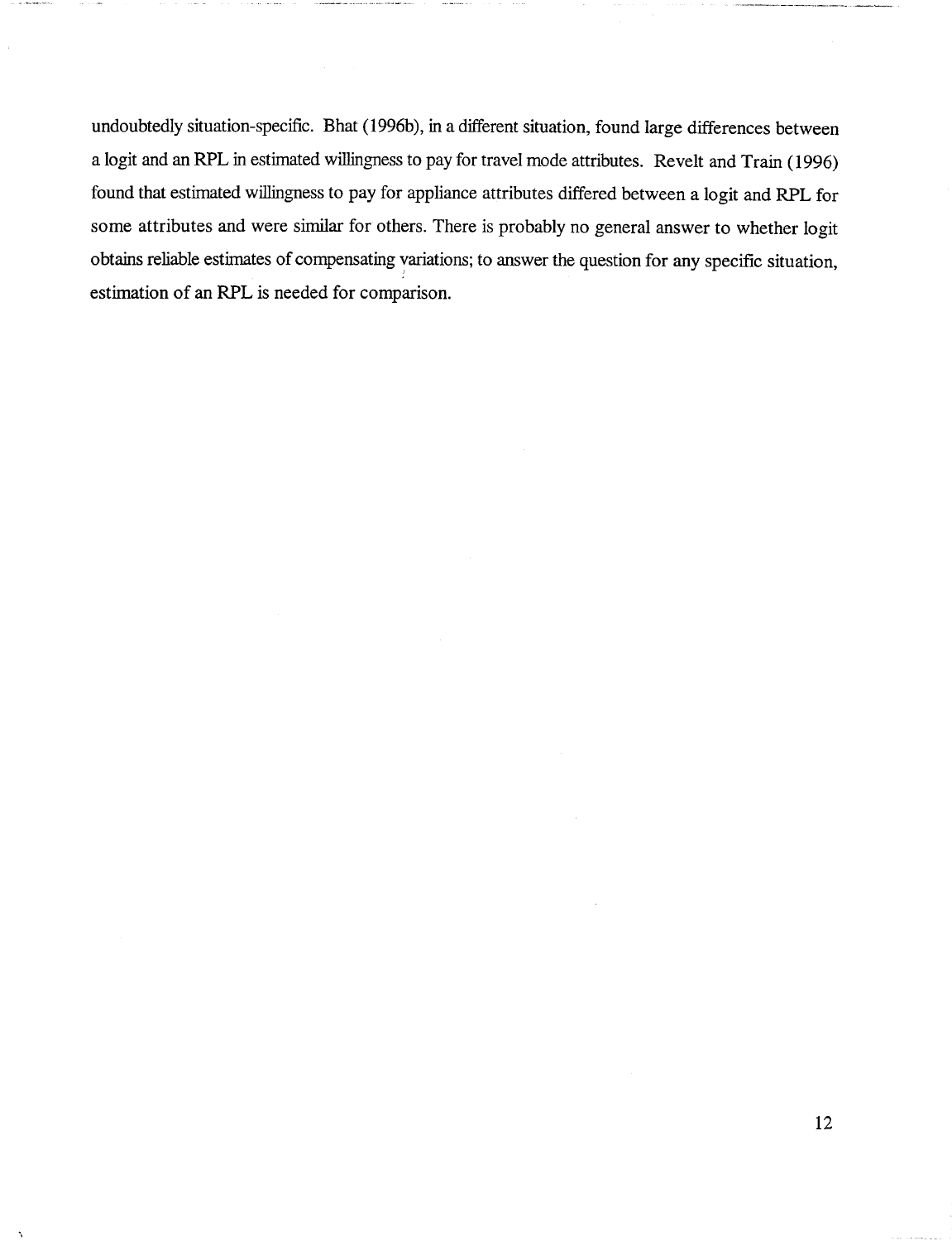#### References

Ben-Akiva, M., and D. Bolduc. 1996. "Multinomial Probit with a Logit Kernel and a General Parametric Specification of the Covariance Structure." Department d'economique, Working Paper Universite laval, Quebec, Canada.

Bhat, C. 1996a. "Accommodating Variations in Responsiveness to Level-of-Service Measures in Travel Mode Choice Modeling." Department of Civil Engineering, Working Paper, University of Massachusetts at Amherst.

Bhat, C. 1996b. "Incorporating Observed and Unobserved Heterogeneity in Urban Work Travel Choice Modeling." Department of Civil Engineering, Working Paper, University of Massachusetts at Amherst.

Bockstael, N. , W. Hanemann, and C. Kling. 1987. "Estimating the Value of Water Quality Improvements in a Recreational Demand Framework." Water Resources Research 23: 951-960.

Bockstael, N., K. McConnell, and L. Strand. 1989. "A Random Utility Model for Sportsfishing: Some Preliminary Results for Florida." Marine Resource Economics 6: 245-260.

Bockstael, N., K. McConnell, and L. Strand. 1991. "Recreation." In Measuring the Demand for Environmental Quality Vol. 8, eds. J. Braden and C. Kolstad. Amsterdam: North-Holland Press.

Boyd, J. and R. Mellman. 1980. "The Effect of Fuel Economy Standards on the U.S. Automotive Market: An Hedonic Demand Analysis." Transportation Research 14A (5-6): 367-378.

Brownstone, D., and K. Train. 1996. "Forecasting New Product Penetration with Flexible Substitution Patterns." Paper presented at American Economic Association meetings, New Orleans.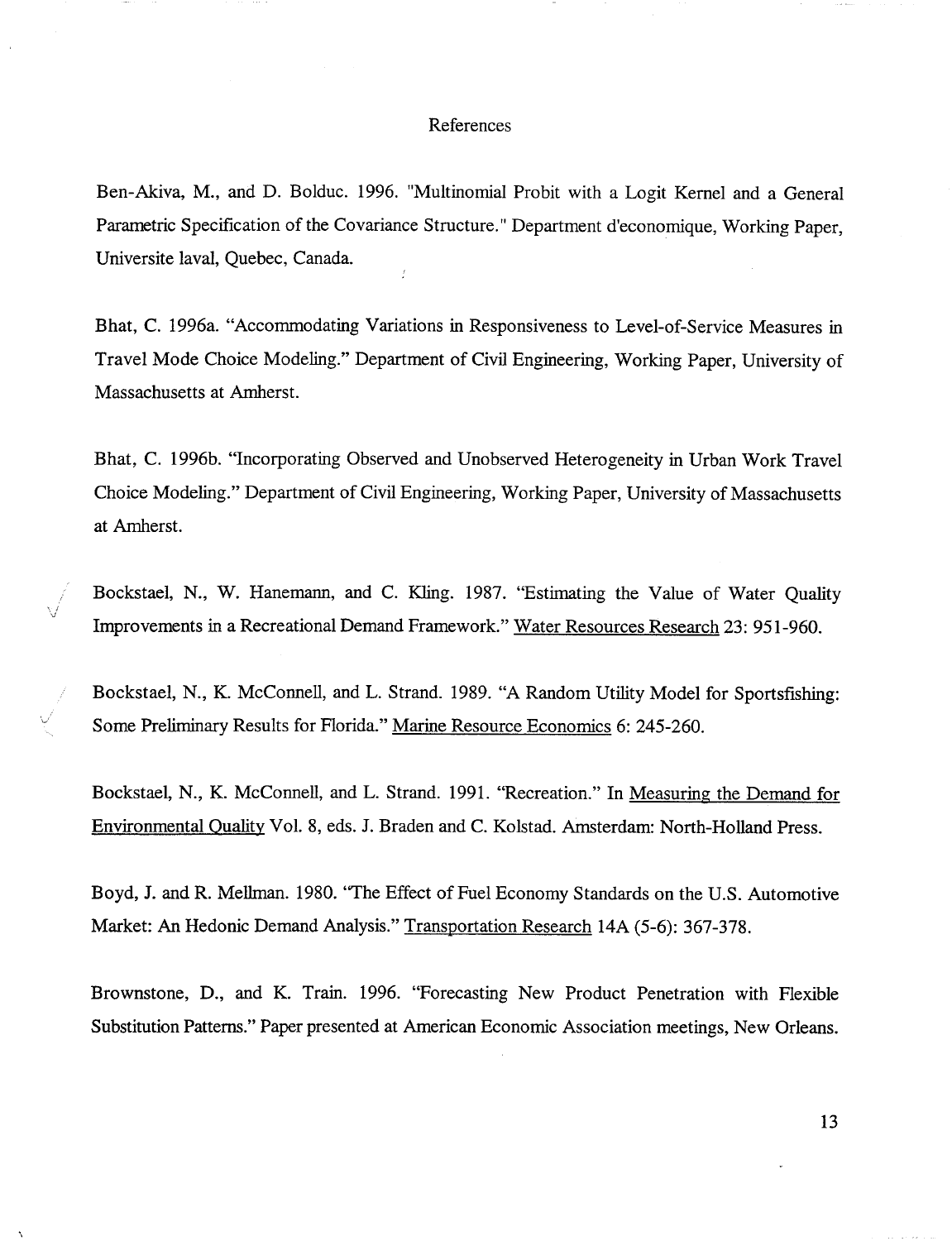Cardell, N. and F. Dunbar. 1980. "Measuring the Societal Impacts of Automobile Downsizing. Transportation Research 14A (5-6): 423-434.

Caulkins, P., R. Bishop, and N. Bouwes. 1986. "The Travel Cost Model for Lake Recreation: A Comparison of Two Methods for Incorporating Site Quality and Substitution Effects." American Journal of Agricultural Economics 68: 291-297.

Desvousges, W., and S. Waters. 1995. "Report on Potential Economic Losses Associated with Recreational Services in the Upper Clark Fork River Basin." Vol. III and Appendices, Triangle Economic Research, 1000 Park Forty Plaza, Suite 200, Durham, NC 27713.

Desvousges, W., S. Waters, and K. Train. 1996. "Supplemental Report on Potential Economic Losses Associated with Recreational Services in the Upper Clark Fork River Basin." Triangle Economic Research, 1000 Park Forty Plaza, Suite 200, Durham, NC 27713.

Erdem, T. 1995. "A Dynamic Analysis of Market Structure Based on Panel Data." Haas School of Business, Working Paper, University of California, Berkeley.

Hajivassiliou, V. 1993. "Simulation Estimation Methods for Limited Dependent Variable Models. In Handbook of Statistics Vol. 11, Ch. 19, pp. 519-543, eds. G. Maddala, C. Rao, and H. Vinod. Amsterdam: Elsevier Science Publishers B.

Hajivassiliou, V. and P. Ruud. 1994. "Classical Estimation Methods for LDV Models using Simulation." In Handbook of Econometrics, Vol. IV, eds. R. Engle and D. McFadden. Amsterdam: Elsevier Science Publishers B.

Hausmann, J., G. Leonard, and D. McFadden. 1995. "A Utility-Consistent, Combined Discrete Choice and Count Data Model: Assessing Recreational Use Losses Due to Natural Resource Damage." Journal of Public Economics 56: 1-30.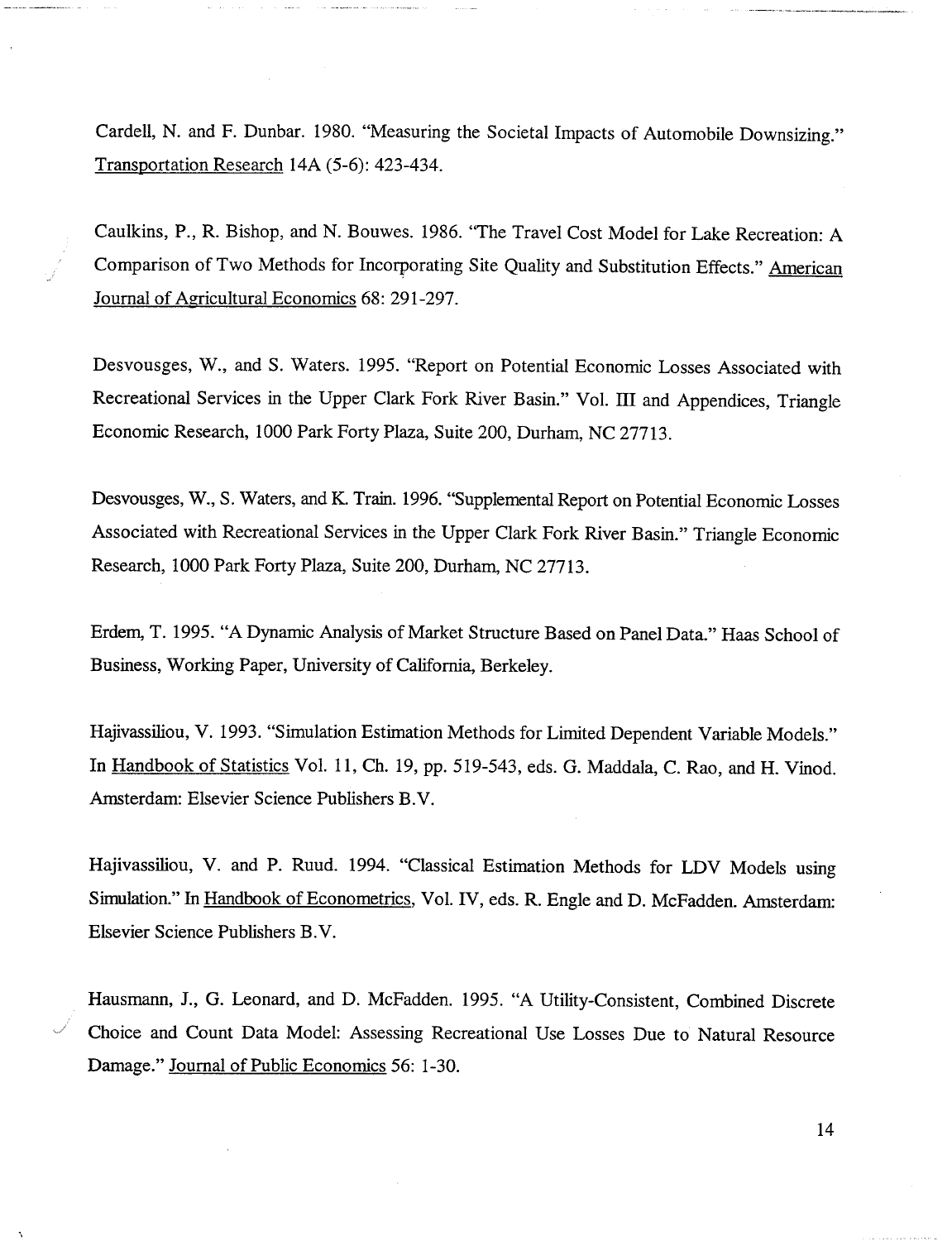Hausman, J., and D. Wise. 1978. "A Conditional Probit Model for Qualitative Choice: Discrete Decisions Recognizing Interdependence and Heterogenous Preferences." Econometrica 46 (2): 403-426.

Lee, L. 1992. "On Efficiency of Methods of Simulated Moments and Maximum Simulated Maximum Estimation of Discrete Response Models." Econometrica 8: 518-552.

McFadden, D. 1973. "Conditional Logit Analysis of Qualitative Choice Models." In Frontiers of Econometrics, ed. P. Zarembka. New York: Academic Press.

McFadden, D. 1978. "Modelling the Choice of Residential Location. " In Spatial Interaction Theory and Planning Models, eds. A. Karquist et al. Amsterdam: North-Holland Press.

McFadden, D., and K. Train. 1997. "Mixed MNL Models for Discrete Response." Department of Economics, Working Paper, University of California, Berkeley.

Mehndiratta, S. 1996. "Time-of-Day Effects in Inter-City Business TraveL" Ph.D. thesis, Department of Civil Engineering, University of California, Berkeley.

Morey, E., R. Rowe, D. Waldman. 1995. "Assessment of Damages to Anglers and Other Recreators from Injuries to the Upper Clark Fork River Basin." Revised report and rebuttal, state of Montana natural resource damage program, Hagler Bailly Consulting, Inc., P.O. Drawer 0, Boulder 80306- 1906.

Morey, E., R. Rowe, and M. Watson. 1993. "A Repeated Nested-Logit Model of Atlantic Salmon Fishing." American Journal of Agricultural Economics 75: 578-592.

Morey, E., W. Shaw, and R. Rowe. 1991. "A Discrete-Choice Model of Recreational Participation Site Choice, and Activity Valuation When Complete Trip Data are Not Available." Journal of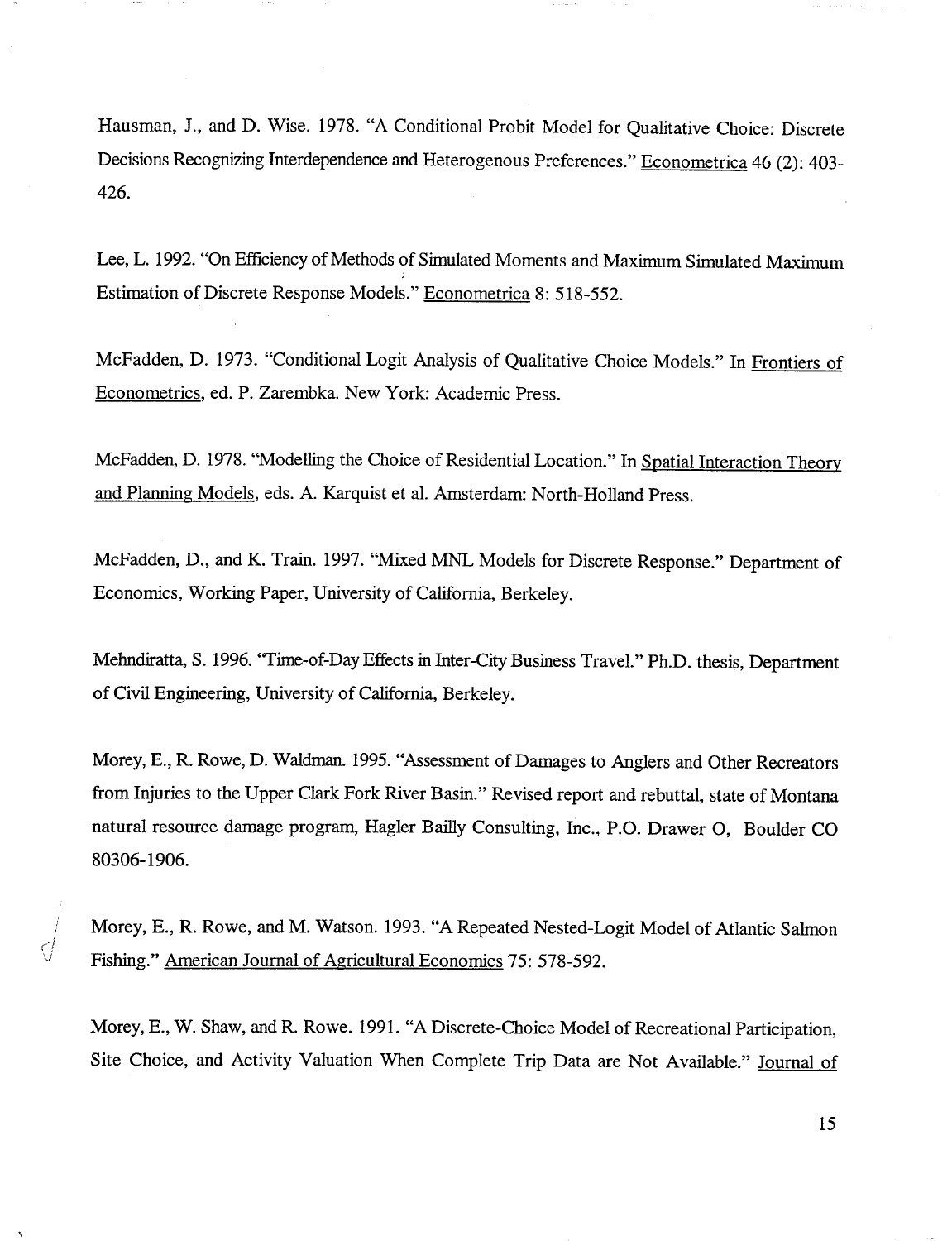Environmental Economics and Management 20: 181-201.

V

Parsons, G., and M. Kealy. 1992. "Randomly Drawn Opportunity Sets in a Random Utility Model of Lake Recreation." Land Economics 68: 93- 106.

Parsons, G., and Needleman. 1992. "Site Aggregation in a Random Utility Model of Recreation." Land Economics 68: 418-433.

Revelt, D., and K. Train. 1996. "Mixed Logit with Repeated Choices: Households' Choices of Appliance Efficiency Level." Forthcoming, Review of Economics and Statistics.

Train, K. 1986, Qualitative Choice Analysis. Cambridge: MIT Press.

Train, K. 1997. "Mixed Logit Models for Recreation Demand." In Valuing the Environment Using Recreation Demand Models, eds. C. Kling and J. Herriges. Forthcoming, Elgar Press.

Wegge, T., R. Carson, and W. Hanemann. 1991. "Site Quality and the Demand for Sport Fishing in Southcentral Alaska." Report, Jones & Stokes Associates, Inc., 1725 23rd Street, Suite 100, Sacramento, CA 95816.

.<br>Hambul mahindi katika kota assaring pada tingga bahasa ing tinggi siya tinggi k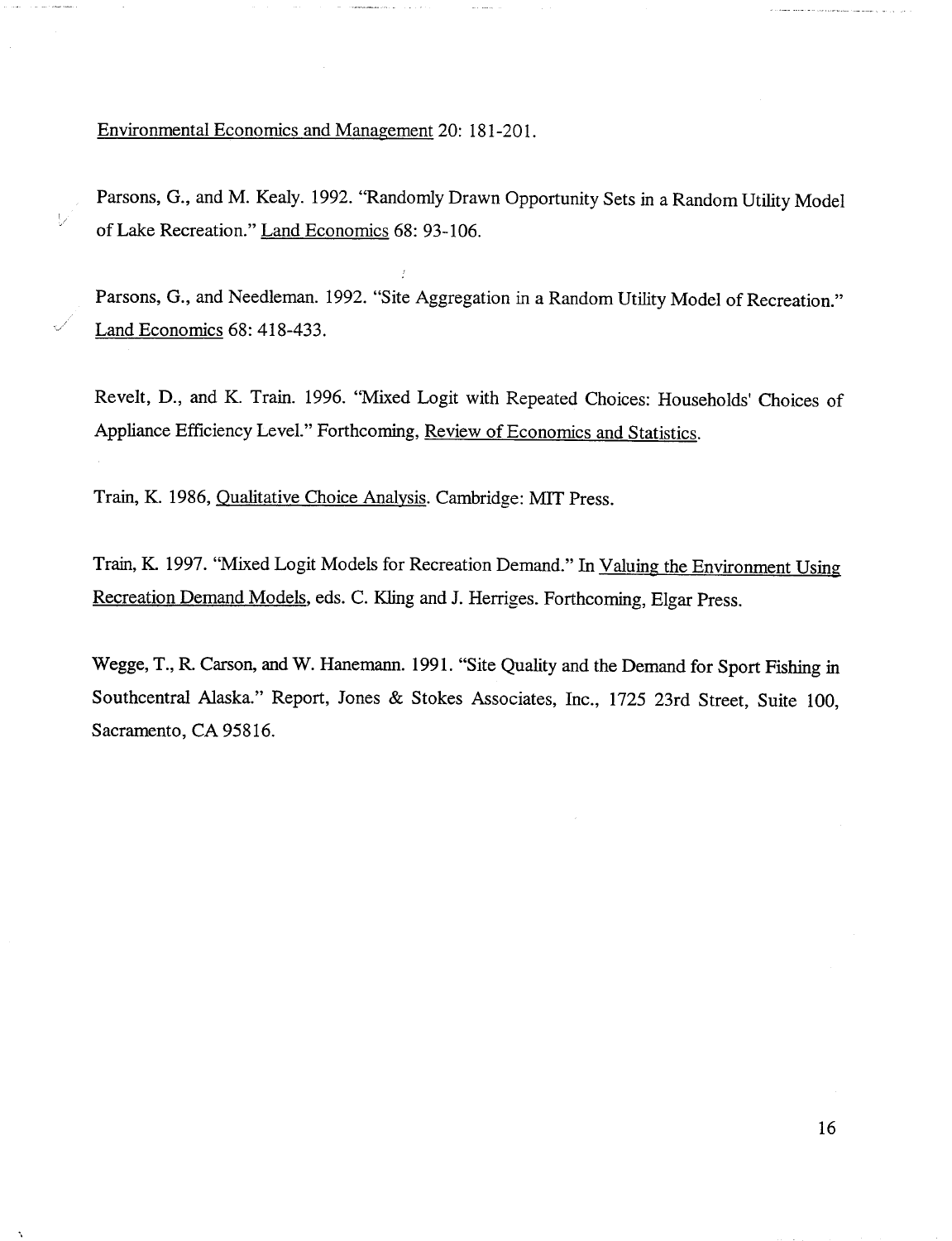#### Footnotes

1. E.g., Bockstael et al. 1989; Wegge et al. 1991; Parsons and Needelman 1992; Parsons and Kealy 1992; Morey et al. 1991, 1993, 1995; Hausman et al. 1995; Desvousges et al. 1996).

2. See Bockstael, McConnel, and Strand 1991 , for an overview of the use of recreation demand models for assessment of attribute values. The cites in note 1 provide specific examples.

3. E.g., all the fishing models cited above; the general lake recreation model of Caulkins et al 1986; the swimming choice model of Bockstael et al 1987; the boating, swimming and lake viewing models of Parsons and Kealy 1992; and the boating, hunting, and hiking/viewing models of Hausman et a11995.

4. These models are also called "mixed logit" (Bhat 1996a; McFadden and Train 1997; Train 1997), "random-coefficients logit" (Bhat 1996b), and "error-components logit" (Brownstone and Train 1996).

5. An analog to nested logit is obtained by defming a dummy variable for each nest, with the dummy taking the value of one for all alternatives in the nest and zero for alternatives outside the nest. Allowing the coefficient of each nest-specific variable to vary randomly induces correlation in unobserved utility among alternatives within each nest, while not inducing correlation across nests. As such, RPL can represent a nested logit. RPL can also allow other coefficients to vary, such that the correlation pattern over alternatives is potentially richer than that provided by nested logit. In some situations, however, nested logit is easier to estimate than RPL and can be preferred on those grounds, especially if the richer correlation patterns that RPL allows are not needed to adequately represent the choice process.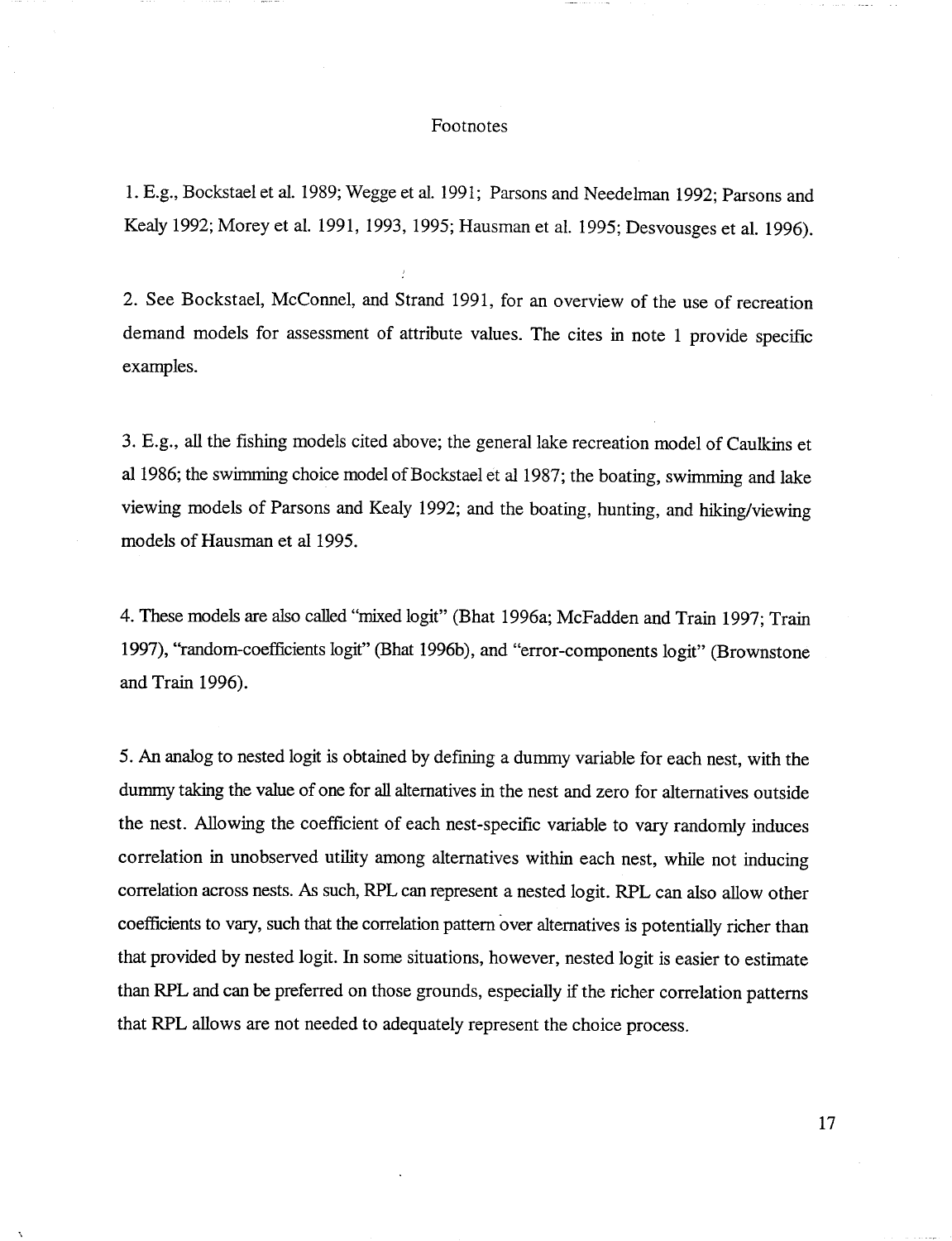6. As suggested by a reviewer, the change in tastes over time for each angler could be specified as a Markov chain with a complete connection between the angler's current tastes and the other sites that the angler has previously visited and in what order (or, for a more tractable specification, to the number of previous trips to other sites without referencing the sequence.  $\overline{L}$ 

7. It is important to note that estimation of RPL does not require observations on more than one trip for each angler. In fact estimation is faster with only one trip per angler. However for most recreational demand data (including the data we use), repeated choices are observed for each sampled recreator.

8. Even though  $\epsilon_{\rm nit}$  is independent over trips, the unobserved portion of utility is correlated over trips, as discussed above. The correlation over trips is induced by  $\beta_n$ , such that if  $\beta_n$ were known, the remaining error term would be uncorrelated over trips.

9. The simulated probabilities for a sequence of choices sum to one over all possible sequences. Similarly, simulated choice probabilities for each trip (that is, simulated versions of  $Q_{nir}(\theta)$ ) sum to one over alternatives, which is useful in forecasting.

10. Software to estimate RPLs, written in GAUSS with users manual and sample runs, can be downloaded (free of charge) from the author's home page http://elsa.berkeley.edu/-train.

11. A rating of 4 is given to a "stream of national renown" while the rating of 3 is given to a stream of outstanding natural beauty in a pristine setting." We combined the two ratings to avoid the possibility that the difference between a 3 and a 4 was based on the quality of fishing at the stream, rather than aesthetic quality per se.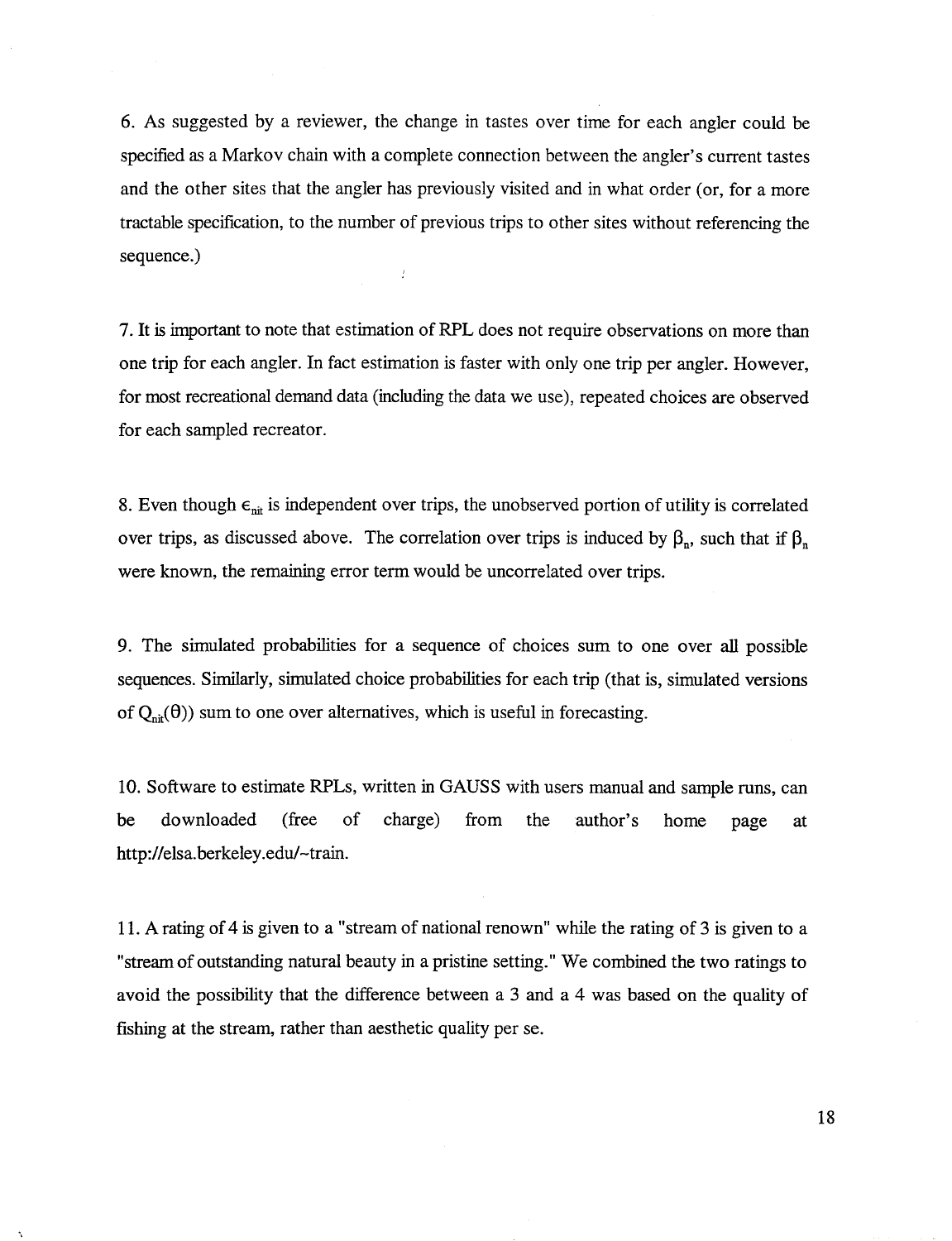12. To be precise: if the choice of site and location within site is a nested logit, and there are no observed differences in utility across locations within each site (though there are unobserved differences in utility that vary randomly), then the expected utility associated with the locations within each site is the log of the number of locations within the site.

13. Since the listing as a major site usually indicates high quality fishing, there is the possibility that its estimated coefficient captures some of the effect of fish stock. When the model is estimated without the major site dummy, the coefficient of fish stock rises by  $15\%$ .

14. When the model is estimated with normal distributions for the fish stock, aesthetics, and cost coefficients, the estimated mean for each coefficient is between the median and mean that are estimated with the log-normal distribution.

15. Part of this variation in tastes could perhaps be captured by characteristics of the anglers, which are not included in the model. In a RPL model of appliance choice, Revelt and Train (1996) found considerable variation remaining after including demographic variables indicating that tastes vary considerably more than can be explained by observed characteristics of people.

16. To interpret the estimates for these scenarios it is important to distinguish increases in fish stock from increases in the number of fish that angler catch. Morey et al. (1995), for example, fmd sharply decreasing returns of catch rate to fish stock.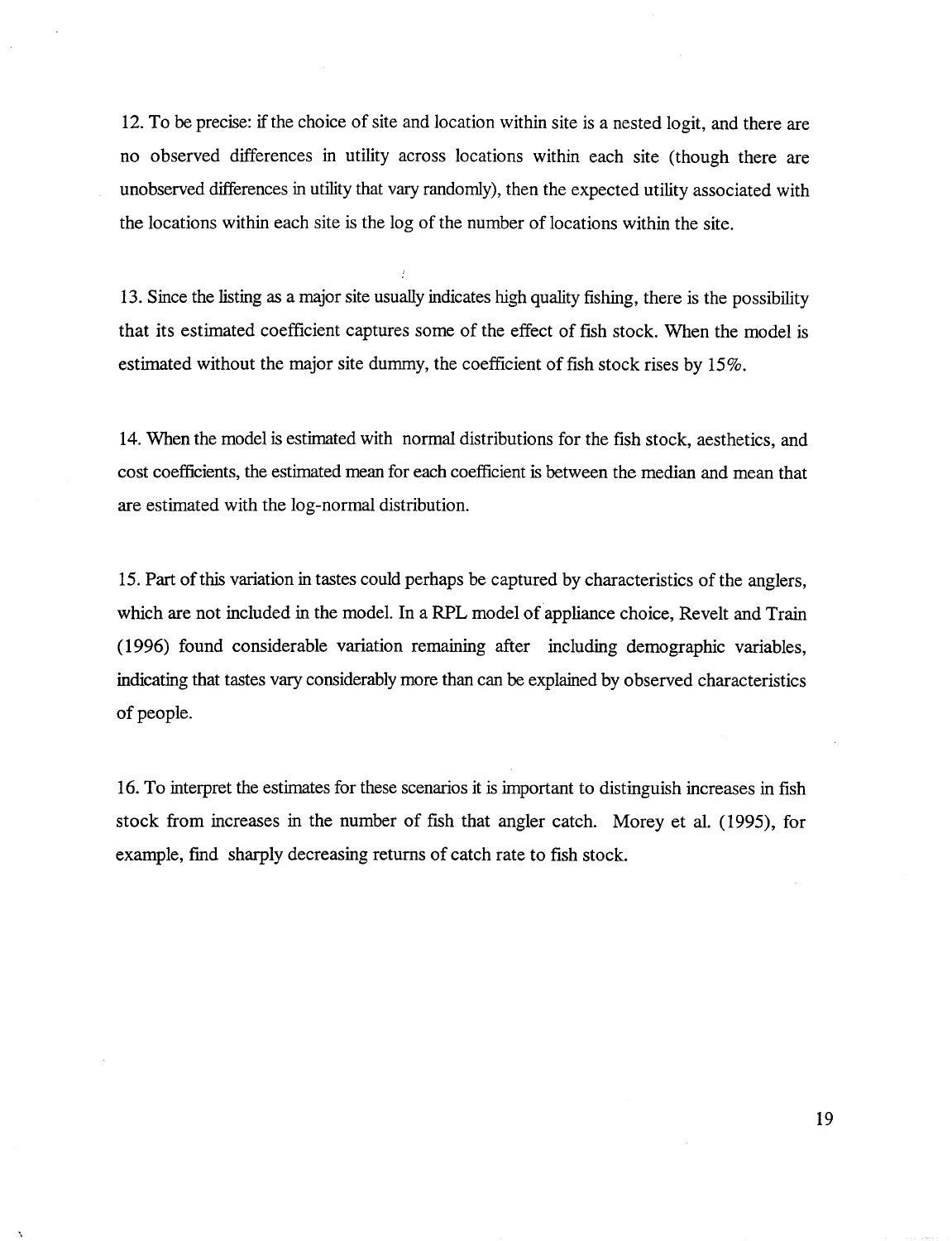|                                                            | Coefficient           | Standard error |
|------------------------------------------------------------|-----------------------|----------------|
| <b>Fish stock</b>                                          | 0.1061                | 0.0264         |
| <b>Aesthetics</b>                                          | 0.5654                | 0.0628         |
| Trip cost                                                  | $-0.0756$             | 0.0022         |
| Guide lists as major                                       | 0.3718                | 0.1339         |
| Campgrounds                                                | $-0.1380$             | 0.2230         |
| <b>Access areas</b>                                        | 0.4592                | 0.1661         |
| <b>Restricted species</b>                                  | $-0.3084$             | 0.0542         |
| Log(Size)                                                  | 0.5847                | 0.0764         |
| Likelihood ratio index<br>Log-Likelihood at<br>convergence | .4324<br>$-2201.2965$ |                |

# TABLE 1

and competitions and

comparation and compared to

 $\hat{\mathbf{v}}$ 

Standard Logit Model